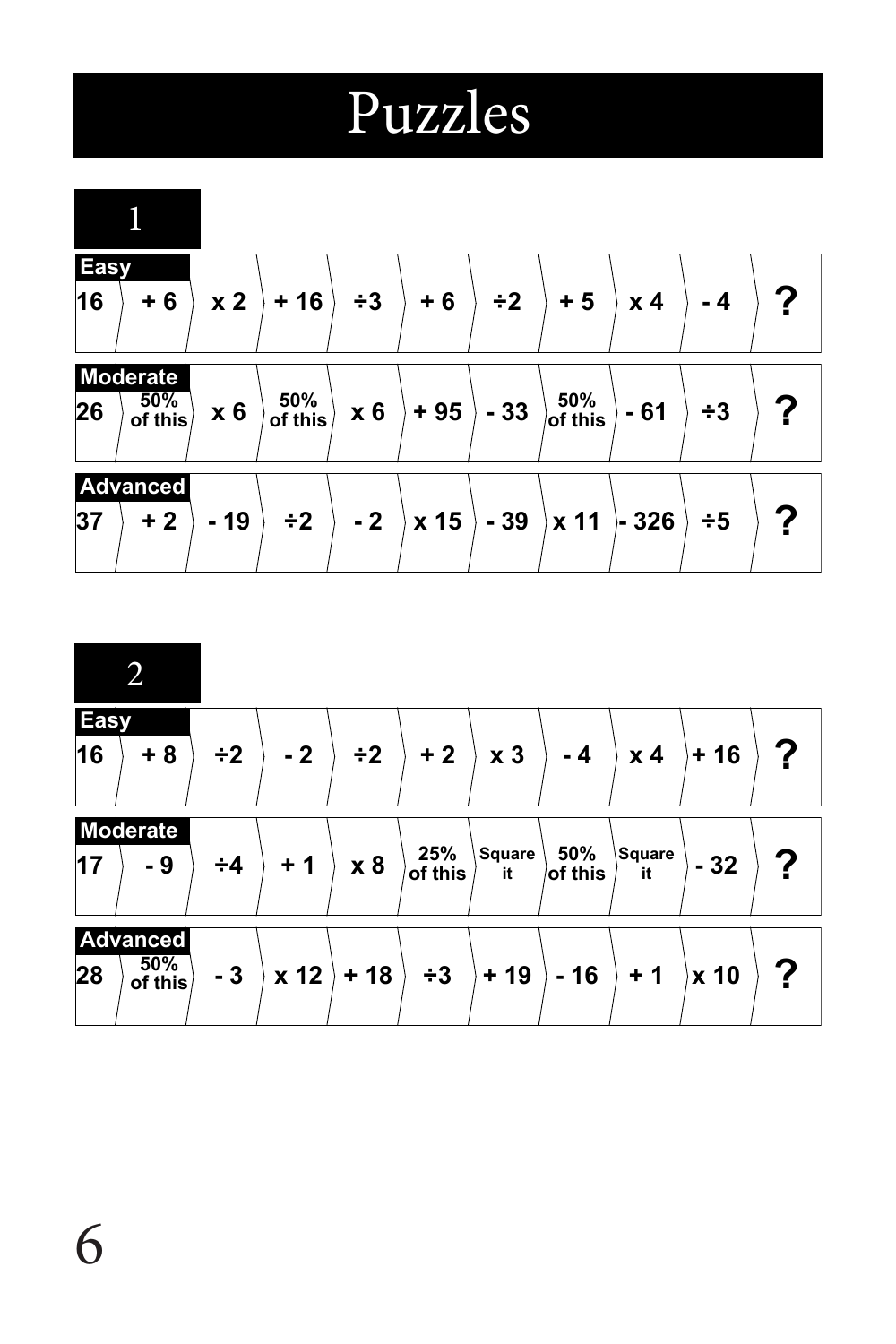## Puzzles

|                    | 3                                 |       |                |                     |                |        |          |          |          |   |
|--------------------|-----------------------------------|-------|----------------|---------------------|----------------|--------|----------|----------|----------|---|
| <b>Easy</b><br> 12 | x <sub>3</sub>                    | $-1$  | $\div 5$       | $+4$                | x <sub>4</sub> | $+2$   | $\div 2$ | $-7$     | $\div 4$ |   |
| 26                 | <b>Moderate</b><br>x <sub>2</sub> | $+18$ | x <sub>2</sub> | 55%<br>of this      | x <sub>3</sub> | $+41$  | $\div 8$ | $-2$     | $\div 8$ |   |
| 21                 | <b>Advanced</b><br>$+2$           | $-1$  | $\div 2$       | <b>Square</b><br>it | x8             | $-457$ | 167      | $\div 2$ | ⊦ 158    | ? |

| <b>Easy</b><br>x <sub>4</sub><br>$\overline{7}$ | $-10$ | $\div 3$     | $-1$  | x <sub>5</sub> | $-5$                                       | x <sub>4</sub> | $-3$     | x <sub>2</sub> | ? |
|-------------------------------------------------|-------|--------------|-------|----------------|--------------------------------------------|----------------|----------|----------------|---|
| <b>Moderate</b><br>$-4$<br>$\overline{7}$       | $+2$  | Square<br>it | $-11$ | Square<br>it   | $75\%$ of this                             | $+68$          | $\div 5$ | $+7$           |   |
| <b>Advanced</b><br>39<br>$-13$                  | x 11  | $-21$        | $+83$ | $\div 2$       | $\frac{50\%}{\mathsf{of}\, \mathsf{this}}$ | $-8$           | x 10     | 149            | ? |